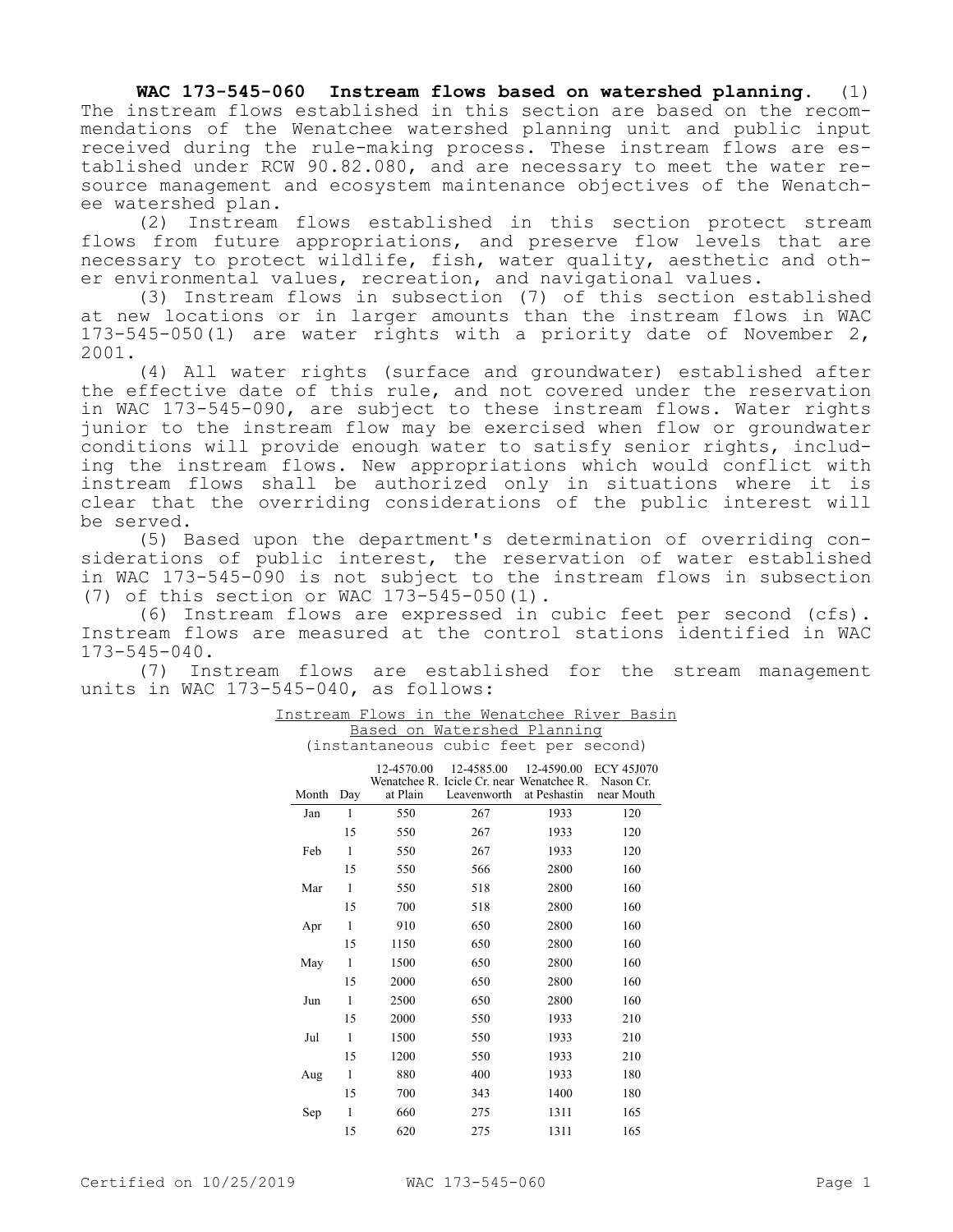| Month | Day | at Plain | 12-4570.00  12-4585.00  12-4590.00  ECY 45J070<br>Wenatchee R. Icicle Cr. near Wenatchee R. Nason Cr.<br>Leavenworth at Peshastin |      | near Mouth |
|-------|-----|----------|-----------------------------------------------------------------------------------------------------------------------------------|------|------------|
| Oct   |     | 580      | 267                                                                                                                               | 1932 | 120        |
|       | 15  | 520      | 267                                                                                                                               | 2672 | 120        |
| Nov   |     | 550      | 267                                                                                                                               | 2900 | 120        |
|       | 15  | 550      | 267                                                                                                                               | 2900 | 120        |
| Dec   |     | 550      | 267                                                                                                                               | 1933 | 120        |
|       | 15  | 550      | 267                                                                                                                               | 1933 | 120        |

Instream Flows in the Wenatchee River Basin (cont'd)

(instantaneous cubic feet per second)

|       |              | 12-4625.00 | <b>ECY 45F070</b>                                 |                                |
|-------|--------------|------------|---------------------------------------------------|--------------------------------|
| Month | Day          | at Monitor | Wenatchee R. Peshastin Cr. at Green<br>Bridge Rd. | Chumstick Cr. at<br>North Road |
|       |              |            |                                                   | To be determined               |
| Jan   | 1            | 1867       | 53                                                | (tbd)                          |
|       | 15           | 1867       | 53                                                |                                |
| Feb   | 1            | 1867       | 53                                                | tbd                            |
|       | 15           | 2400       | 120                                               |                                |
| Mar   | 1            | 2400       | 120                                               | tbd                            |
|       | 15           | 2400       | 120                                               |                                |
| Apr   | $\mathbf{1}$ | 2400       | 120                                               | tbd                            |
|       | 15           | 2400       | 120                                               |                                |
| May   | 1            | 2400       | 120                                               | tbd                            |
|       | 15           | 2400       | 120                                               |                                |
| Jun   | 1            | 2400       | 120                                               | tbd                            |
|       | 15           | 1600       | 110                                               |                                |
| Jul   | $\mathbf{1}$ | 1600       | 110                                               | tbd                            |
|       | 15           | 1600       | 110                                               |                                |
| Aug   | 1            | 1600       | 80                                                | tbd                            |
|       | 15           | 900        | 80                                                |                                |
| Sep   | 1            | 900        | 80                                                | tbd                            |
|       | 15           | 1338       | 80                                                |                                |
| Oct   | $\mathbf{1}$ | 1723       | 53                                                | tbd                            |
|       | 15           | 2427       | 53                                                |                                |
| Nov   | $\mathbf{1}$ | 2800       | 53                                                | tbd                            |
|       | 15           | 2800       | 53                                                |                                |
| Dec   | $\mathbf{1}$ | 1867       | 53                                                | tbd                            |
|       | 15           | 1867       | 53                                                |                                |

(8) Instream flow hydrographs, WAC 173-545-170, Appendix 1 to this rule, shall be used for identification of instream flows on those days not specifically identified in WAC 173-545-060(7).

(9) Future consumptive water right permits issued hereafter for the withdrawal of surface and groundwater from the mainstem Wenatchee River and tributaries shall be subject to instream flows established in subsection (7) of this subsection, except for those withdrawals eligible for the reservation under WAC 173-545-090.

(10) Projects that would reduce the flow in a portion of a stream's length (e.g.: Hydroelectric diversion projects) are consumptive with respect to the bypassed portion of the stream and are subject to specific instream flow requirements for the bypassed reach. The department may require detailed, project-specific instream flow studies to determine a specific instream flow for the bypassed reach. The flows established in subsection (7) of this section shall apply to the bypassed stream reach unless the department, by order, determines that different flows may be maintained in the bypassed reach.